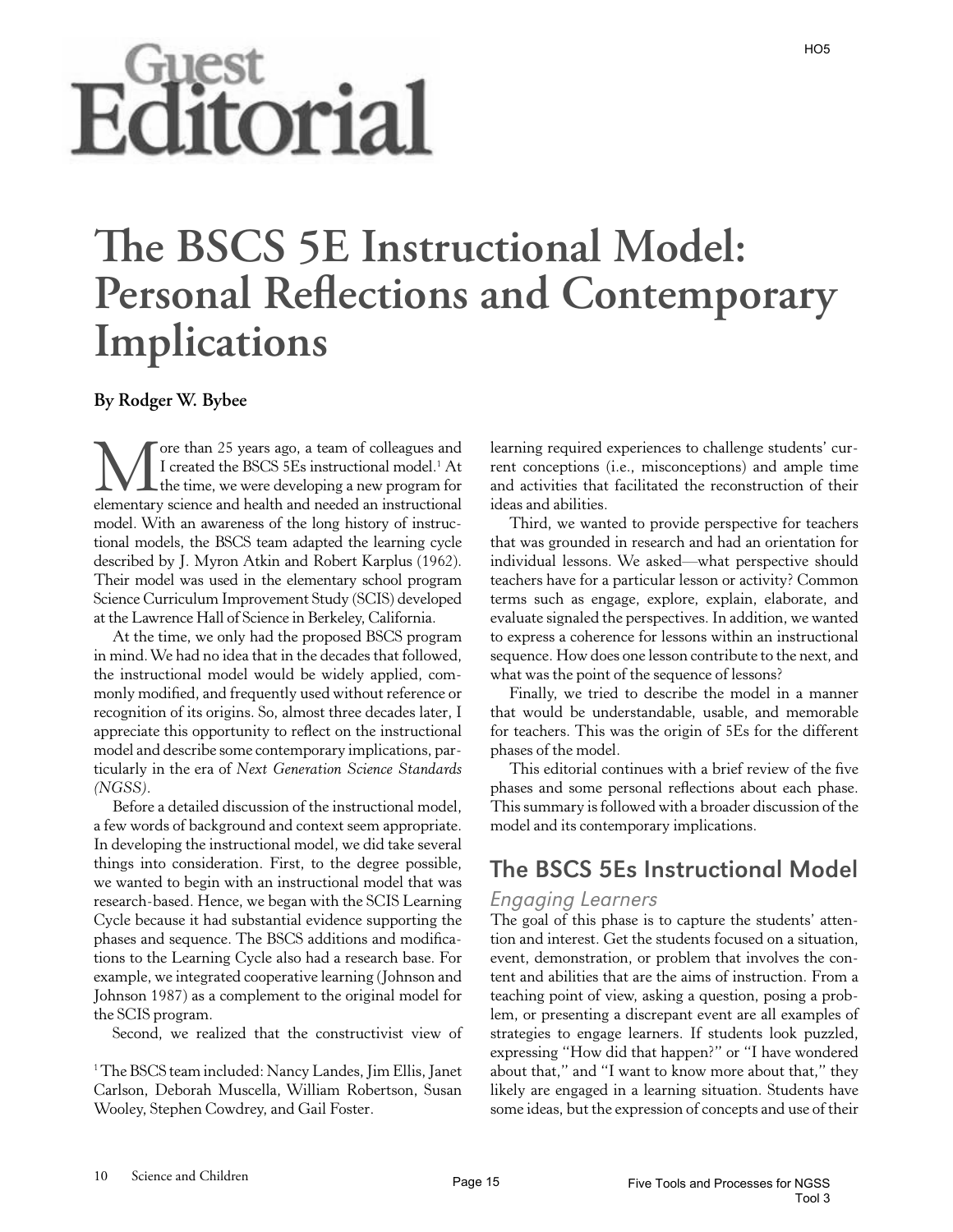abilities may not be scientifically accurate and productive.

Over the decades, I have come to realize two things about this phase. The engagement need not be a full lesson, but usually it is because of the need to surface and assess students' prior knowledge.. It might be as brief as a question or a short demonstration. Teachers might, for example, provide a brief description of natural phenomenon and ask students how they would explain the situation. The main point is that the students are puzzled and thinking about content related to the learning outcomes of the instructional sequence. The second point about this phase is that it presents opportunities for teachers to informally determine misconceptions expressed by the students. I emphasize the informal nature of these observations. The engage phase is not a preassessment.

#### Exploring Phenomena

In the exploration phase, students have activities with time and opportunities to resolve the disequilibrium of the engagement experience. The exploration lesson or lessons provide concrete, hands-on experiences where students express their current conceptions and demonstrate their abilities as they try to clarify puzzling elements of the engage phase.

Exploration experiences should be designed for later introduction and description of the concepts, practices, and skills of the instructional sequence. Students should have experiences and the occasion to formulate explanations, investigate phenomena, observe patterns, and develop their cognitive and physical abilities.

The teacher's role in the exploration phase is to initiate the activity, describe appropriate background, provide adequate materials and equipment, and to counter any misconceptions. After this, the teacher steps back and becomes a coach with the tasks of listening, observing, and guiding students as they clarify their understanding and begin reconstructing scientific concepts and developing their abilities.

#### Explaining Phenomena

The scientific explanation for phenomena is prominent in this phase. The concepts, practices, and abilities with which students were originally engaged and subsequently explored, now are made clear and comprehensible. The teacher directs students' attention to key aspects of the prior phases and first asks students for their explanations.

Using students' explanations and experiences, the teacher introduces scientific or technological concepts briefly and explicitly. Here, using an *NGSS* example, the disciplinary core ideas including vocabulary, science or engineering practice, and crosscutting concept are presented, clearly and simply. Prior experiences should be used as contexts of the explanation.

I would make the point that verbal explanations are common in this phase. However, use of video, the web, or software also may provide excellent explanations.

#### Elaborating Scientific Concepts and **Abilities**

The students are involved in learning experiences that extend, expand, and enrich the concepts and abilities developed in the prior phases. The intention is to facilitate the transfer of concepts and abilities to related, but new situations. A key point for this phase—use activities that are a challenge but achievable by the students.

In the elaboration phase, the teacher challenges students with a new situation and encourages interactions among students and with other sources such as written material, databases, simulations, and web-based searches.

#### Evaluating Learners

At some point, students should receive feedback on the adequacy of their explanations and abilities. Clearly, informal, formative evaluations will occur from the initial phase of the instructional sequence. But, as a practical matter, teachers must assess and report on educational outcomes; hence, the evaluate phase that addresses the issue of assessment.

In the evaluate phase, the teacher should involve students in experiences that are understandable and consistent with those of prior phases and congruent with the explanations. The teacher should determine the evidence for student learning and means of obtaining that evidence, as part of the evaluate phase. Figure 1 summarizes the BSCS 5Es instructional model.

# Questions, Recommendations, and Implications

Across the years, I have seen and been asked many questions about the BSCS 5Es instructional model. This section addresses some of the issues raised by curriculum developers and classroom teachers applying the 5Es model to materials and instruction. The 5Es model is based on the psychology of learning (NRC 1999a) and the observation that students need time and opportunities to formulate or reconstruct concepts and abilities. These two factors justify the perspective for each phase and the sequence of 5Es.

## What Is the Appropriate Use of the Instructional Model?

More specifically, should the instructional model be the basis for one lesson? A unit of study? An entire program? My experience suggests that the optimal use of the model is a unit of two to three weeks where each phase is used as

 $H<sub>05</sub>$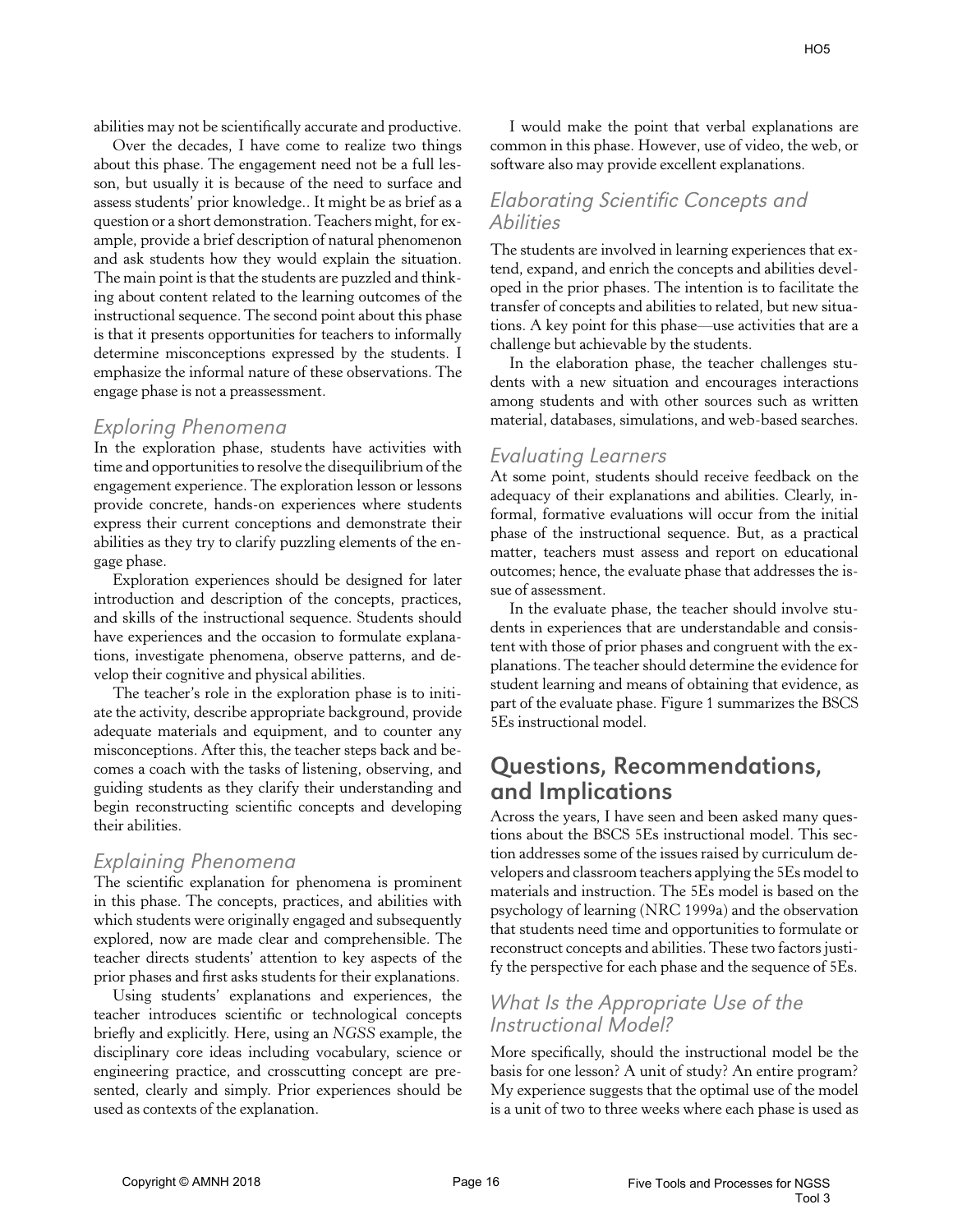the basis for one or more lessons (with the exception of the engage phase, which should be less than a lesson). In this recommendation, I assume some cycling of lessons within a phase; for example, there might be two lessons in the explore phase and three lessons in the elaborate phase.

Using the 5Es model as the basis for a single lesson decreases the effectiveness of the individual phases due to shortening the time and opportunities for challenging and restructuring of concepts and abilities—for learning. On the other hand, using the model for an entire program so increases the time and experience of the individual phases that the perspective for the phase loses its effectiveness. For example, teachers may have too much exploration time allotted, or multiple explanations may be concentrated.

#### Can a Phase Be Omitted?

My recommendation: Do not omit a phase. Earlier research on the SCIS Learning Cycle found a decreased effectiveness when phases were omitted or their position shifted (Lawson, Abraham, and Renner 1989). From a contemporary understanding of how students learn, there is integrity to each phase and the sum of the phases, as originally designed (Taylor, Van Scotter, and Coulson 2007). This question is often based on prior ideas about teaching that would omit engage or exploration and go immediately to explain. Alternatively, some suggest omitting elaborate. Here the important point centers on the transfer of learning combined with the application of knowledge.

#### Can the Sequence of Phases Be Shifted?

My response is similar to the prior one on omitting a phase. What would be shifted? Would one have explain precede explore? The original sequence was designed to enhance students' learning and subsequently supported by research (NRC 1999a and 1999b; Bybee et al. 2006; and Wilson et al. 2010). There also is earlier research on the learning cycle that specifically investigated the question about changing the sequence (Renner, Abraham, and Bernie 1988; Marek and Cavallo 1997). That research indicated reduced effectiveness when the sequence was changed. So, I do not recommend shifting the phases' order.

#### Can a Phase or Phases Be Added?

My colleague, Arthur Eisenkraft, added two phases by splitting engage to elicit and engage and adding an extend after evaluate, in order to underscore the importance of knowledge transfer (Eisenkraft 2003). In principle, I do not have a problem with adding a phase (or two) if the justification is grounded in research on learning, which was the case for Eisenkraft's modification.

Although there is no research support, I believe there is

#### FIGURE 1.

#### Summary of the BSCS 5Es instructional model.

#### Engagement

The teacher or a curriculum task helps students become engaged in a new concept through the use of short activities that promote curiosity and elicit prior knowledge. The activity should make connections between past and present learning experiences, expose prior conceptions, and organize students' thinking toward the learning outcomes of current activities.

#### Exploration

Exploration experiences provide students with a common base of activities within which current concepts (i.e., misconceptions), processes, and skills are identified and conceptual change is facilitated. Learners may complete lab activities that help them use prior knowledge to generate new ideas, explore questions, and design and conduct an investigation.

#### Explanation

The explanation phase focuses students' attention on a

particular aspect of their engagement and exploration experiences and provides opportunities to demonstrate their conceptual understanding, process skills, or behaviors. In this phase teachers directly introduce a concept, process, or skill. An explanation from the teacher or other resources may guide learners toward a deeper understanding, which is a critical part of this phase.

#### Elaboration

Teachers challenge and extend students' conceptual understanding and skills. Through new experiences, the students develop deeper and broader understanding, more information, and adequate skills. Students apply their understanding of the concept and abilities by conducting additional activities.

#### Evaluation

The evaluation phase encourages students to assess their understanding and abilities and allows teachers to evaluate student progress toward achieving the learning outcomes.